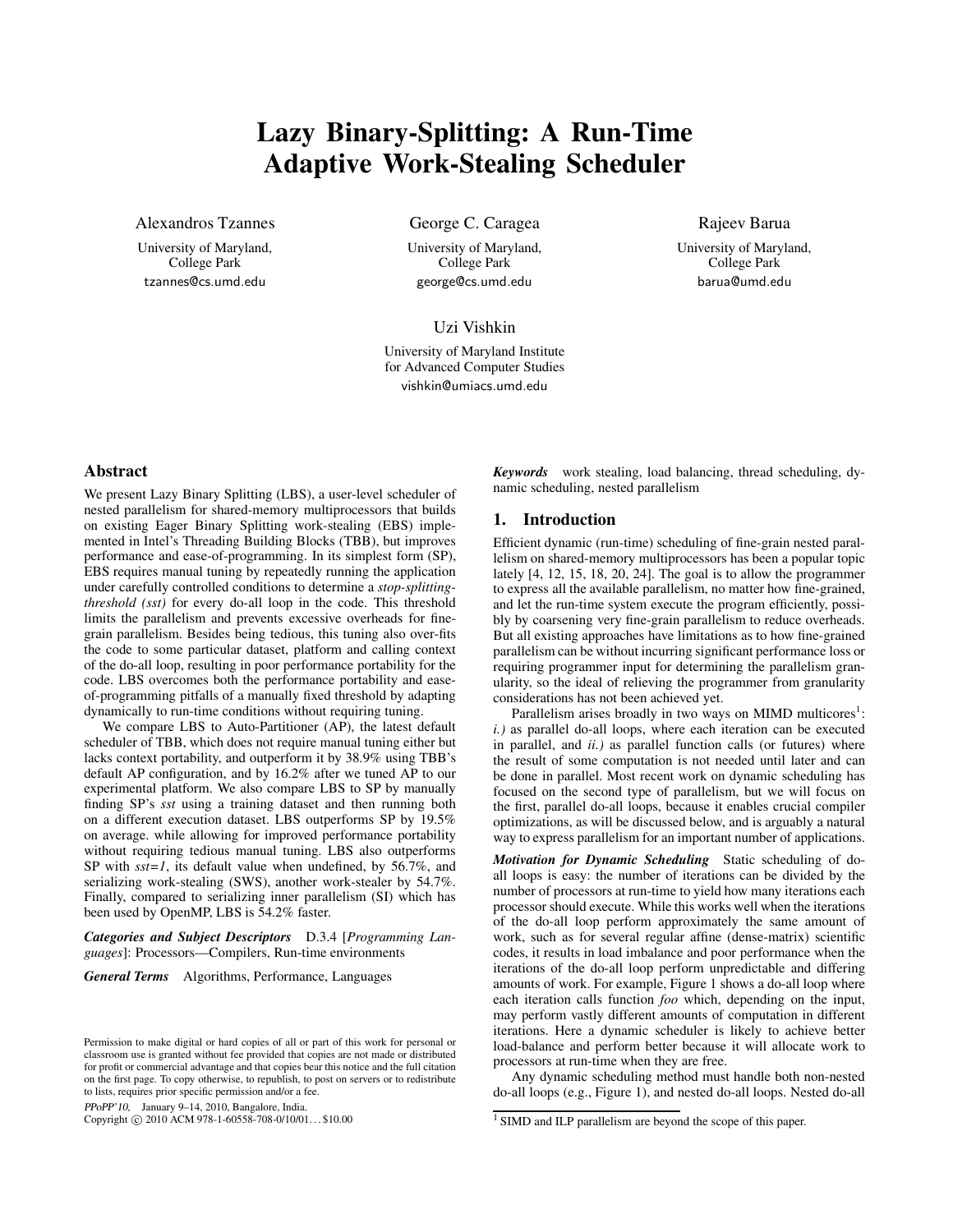```
\text{spam}(\text{low}, \text{high}) {
      A[\$] = foo(\$);}
```
Figure 1: Non-nested do-all loop in XMTC. spawn is the *do-all* loop and it starts iterations with IDs  $\$\in \mathbb{N}: low \leq \$\leq high.$ 

loops arise not only in simple syntactic nesting (not shown), but in recursive parallelism as well. For example, Figure 2 shows the parallel code for quicksort. The quicksort routine shown sorts the array in the range *start* to *end*. First the partition procedure chooses a pivot value from the subarray  $[start, end]$ , places all the elements less than the pivot before it, and all the other elements after it, and returns the position of the pivot. Next, it calls quicksort recursively in parallel on both subarrays defined by the pivot. Deeply nested parallelism arises in quicksort because each recursive invocation introduces a new do-all loop level.

```
void quicksort (int A[], int start, int end) {
     \text{int } pivot = partition (A, start, end);
     \text{span}(0,1) {
          if ($==0$) quicksort(A, start, pivot);<br>
else quicksort(A, pivot+1, end);
                       quicksort(A, pivot +1, end);}
}
```
Figure 2: Recursively nested do-all loops: Quicksort in XMTC. The two parallel iterations sort the two subarrays defined by the pivot.

Our goal is to support *natural programming idioms* and *ease of programming*, and let the scheduler deliver good *performance* on any code the programmer happens to write. Indeed, the most natural and succinct way of writing quicksort is using recursively nested parallelism, which our scheduler supports. Many divideand-conquer (and other) algorithms are also written most naturally with recursively nested parallelism, and should be supported. Of course, one can argue that sorting (or other divide-and-conquer algorithms) can be rewritten iteratively, or that scheduling in such codes can be handled by the programmer. Unfortunately both options tend to greatly increase the burden on the programmer.

Supporting nested parallelism (and not just outer parallelism) is essential for performance for the following reasons. *First*, the outer parallelism – parallelism created by the original (serial) thread – might not create enough threads. In quicksort the outer parallelism only creates one additional thread, which in most cases is not enough to feed all processors. *Second*, the outer parallelism might contain vastly different amounts of computation and harm load-balance. In quicksort, depending on the pivot found by the partition procedure, the two outer threads might sort arrays of vastly different sizes, so if inner parallelism is serialized the potential for load-imbalance and an insufficient number of threads is lurking. Conversely, supporting nested parallelism enables creating more threads and with dynamic scheduling it leads to better load balance and ultimately better performance. *Third*, a successful programming language should have *modularity* to allow the programmer to write a function once and be able to call it from serial or parallel contexts alike; thus supporting nested parallelism (through function calls) is needed for modularity. These reasons make a compelling case for the need of nested-parallelism.

*Existing Work Stealing* Dynamic parallel scheduling by *Work Stealing* [9] has gained popularity in academia and industry for its good performance, ease of implementation and theoretical bounds on space and time. The basic idea of work stealing is for each processor to place work when it is discovered in a local *deque* (a work-pool data structure), greedily perform that work from its local deque, and "steal" work from the deques of remote processors when the local deque is empty.

Several implementations and variants of work stealing have been proposed [2, 3, 4, 9, 18, 12, 23], but have focused on parallelism introduced by parallel function calls, not do-all loops. Unlike parallel function calls that create one new parallel work unit at a time, do-all loops allow creating multiple iterations simultaneously which allows for crucial optimizations: all the iterations can be packed into a single *Task Descriptors (TD)* by specifying their range, and the work can be distributed to processors as needed by splitting the TD. Thereafter the scheduler can decide at run-time when to stop splitting TDs to avoid unnecessary and expensive deque operations<sup>2</sup>. The compiler can also estimate the cost of very short iterations and decide to combine them into fewer longer iterations, avoiding overheads again. Using parallel function calls hides the (logically) simultaneous creation of parallelism from the compiler and the runtime system and disables the above optimizations, partly leaving the programmer responsible for keeping parallelism somewhat more coarse-grained to reduce the scheduling overheads.

Do-all loops also deserve direct support because recreating a do-all loop with parallel function calls is inconvenient and inefficient. To do so, the programmer must either write a sequential loop with a parallel function call in its body, or code the creation of parallelism recursively, using a divide-and-conquer approach. The first approach leads to serialized creation or parallelism – the performance will be very poor for short iterations because the overheads of creation and scheduling will overwhelm the parallelism. The second approach leads to parallel (fast) creation of parallelism in a binary tree, but is tedious and error-prone for the programmer. A work-stealer for do-all loops should automate the second solution (divide-and-conquer) and not hide the simultaneous parallelism creation in do-all loops from the compiler.

TBB [1, 27] and Cilk++ [21] are the only work-stealing approaches we are aware of that explicitly support do-all loops<sup>3</sup> and they both implement Eager Binary Splitting (EBS). In EBS, all the iterations created by a do-all loop are initially placed in a single *task descriptor* (TD). Thereafter the TD's range of iterations is equally split in two TDs. When the resulting TDs are themselves split, conceptually the result is that the initial range is split into sub-ranges found at the leaves of a binary tree, while the intermediate nodes of the tree represent split operations. EBS is *eager* because splitting proceeds regardless of run-time conditions such as load.

An important concern for performance in EBS is when to stop splitting. While splitting TDs to create enough parallelism and to load-balance is crucial, excessive splitting induces unnecessary overheads which can hurt performance. It can be preferable to coarsen parallelism by stopping the splitting of TDs before they contain a single iteration and execute all the iterations in the coarser TDs serially. Finding this stop-splitting-threshold is hard because it depends on several factors such as the number of available hardware threads (processors), the number of iterations of each do-all loop (which can be a function of the size of the input), and the calling context of a do-all.

TBB offers two options for controlling when to stop the splitting: simple partitioner (SP), and auto partitioner (AP). Figure 3 shows SP, where a TD is split if the number of iterations in its sub-range is above a stop-splitting-threshold (*sst*), referred to as grain-size in TBB's manual [1]. The programmer is responsible to manually follow a detailed series of repeated experiments to find good *sst* values for each do-all loop using a *training* dataset and platform, and then use that value for all datasets. If an *sst* is not specified, it defaults to 1.

<sup>2</sup> Deque operations typically require expensive memory-fences

<sup>&</sup>lt;sup>3</sup> Other approaches that support do-all loops but not work-stealing are discussed in the related work section.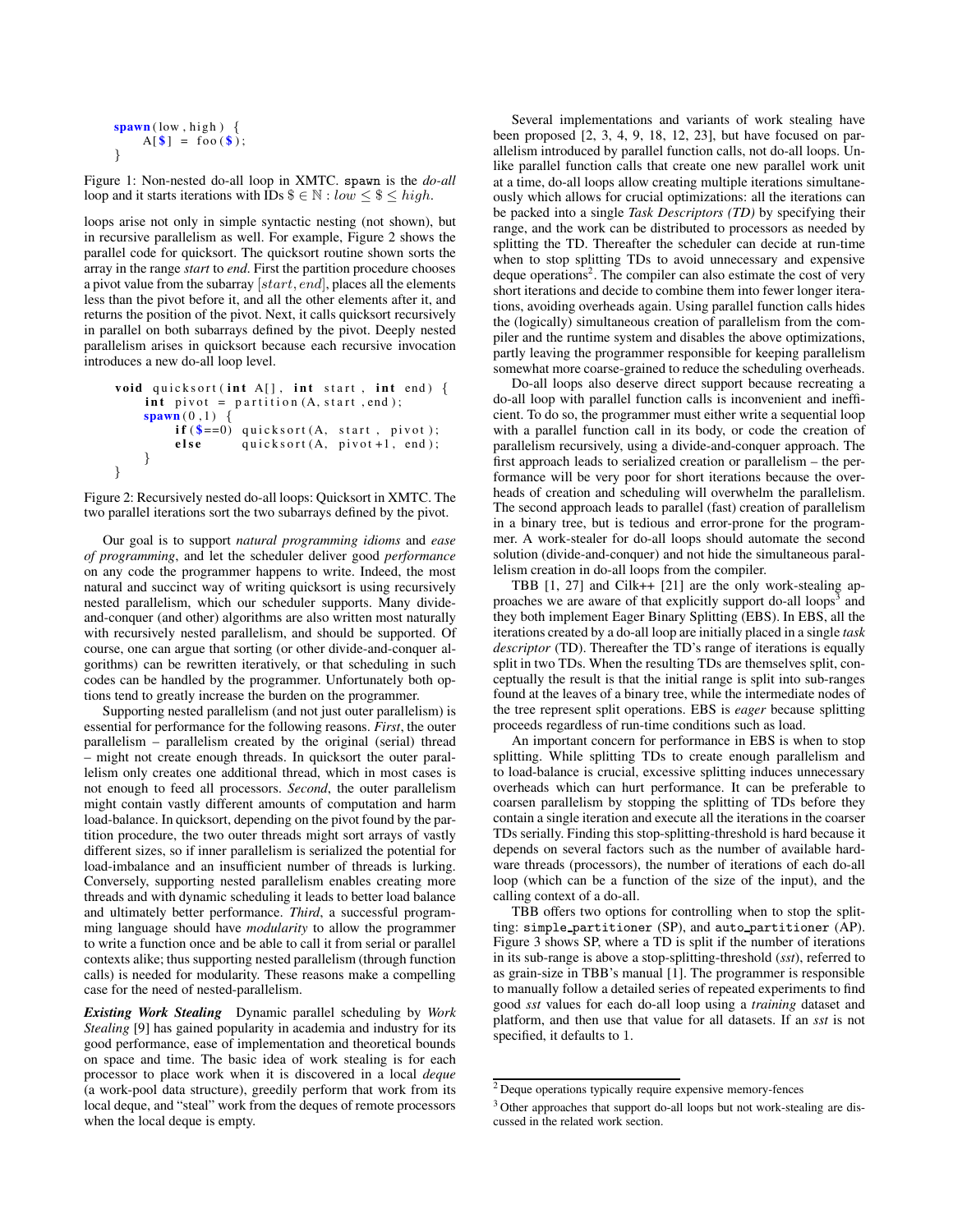

Figure 3: Processing a TD with Simple Partitioner EBS (SP).

A problem with SP is that any static choice of *sst* (chosen by the programmer as suggested, or even by an automatic compile-time method) is only optimal for a given loop, a given dataset, a given number of processors, and a given calling context of that loop. Unfortunately that optimal choice will not remain optimal when *a different loop* is considered; hence there is no fixed optimal *sst* for the whole program and the programmer is left with the arduous task of finding a good threshold for each loop separately. Further, the optimal choice of *sst* will not remain optimal *even for the same loop* when the code for the loop is run on a different number of cores, dataset or context than in the training dataset and platform. This execution dataset and platform may be very different from the training dataset and platform. This leads to a sub-optimal nonadaptive choice of *sst* and results in poor performance portability across datasets, number of cores and context.

TBB's other option for controlling splitting, Auto-Partitioner  $(AP)$ , splits TDs into T sub-ranges, regardless of the number of iterations in the range. AP was recently chosen as TBB's default scheduler because it relieves the programmer from manually picking the *sst* while delivering good performance. AP has two fixed parameters, K and V, as well as an additional TD field *chunks* (called *n* in [27]). AP's goal is to split do-all iterations into  $K \times P$ TDs, where  $P$  is the number of hardware threads (processors), and potentially split them further if thefts occur. When executing a doall loop and creating its TD, *chunks* is initialized to  $K \times P$ . Every time the TD is split, *chunks* is also halved, and when a TD is stolen *chunks* is forced to be at least  $V$ , which gives AP some limited run-time granularity adaptivity. A TD is not split further if *chunks*  $\leq 1$ . *K* and *V* are set to four in [27].

While AP overcomes the performance portability issues of SP related to differing datasets and number of processors by initializing the number of *chunks* to  $K \times P$  which depends on the number of processors but not the number of iterations of a do-all, it fails to adapt to different calling contexts. Although the initial value of *chunks*  $(K \times P)$  is good for outer do-all loops, it will cause excessive splitting with nested do-alls:  $(K \times P)^{i}$  chunks for i levels of nesting. Given that  $K$  is a small constant, the excessive splitting will become a noticeable problem for a large number of threads P.

Cilk++[21] does not mention combining iterations to coarsen parallelism. Therefore, we assume that the TDs are split all the way down to single iterations at which point they are executed (i.e. Figure 3 with  $sst=1$ ). We will show that this approach is very inefficient for very fine-grain iterations. Cilk++ has a mechanism inherited from Cilk for reducing parallelism overheads by creating two versions of functions and choosing at run-time which one to execute: one for fast local and serialized execution with simplified synchronizations, or one for true parallel execution. This mechanism is orthogonal to our approach which focuses on scheduling so we believe that combining the two approaches would be beneficial. *Improving SP and AP* The lack of performance portability in the best existing schedulers (SP and AP) is a serious issue for generalpurpose mainstream computing because not only do we want code to run efficiently for different input sets and and contexts, but we also want it to run faster on a variety of different existing and future parallel platforms with different numbers of cores. Ease-ofprogramming is also a crucial consideration: freeing the programmer from manually determining a fixed threshold for each do-all loop will shorten their development cycle and make them more productive. While AP does not *require* manual tuning, we will show that in cases with nested fine-grain parallelism its performance degrades, and picking an *sst* to further reduce splitting would help.

We present a new dynamic scheduling algorithm for parallel do-all loops called the Lazy Binary Splitting (LBS) scheduler. It overcomes the above drawbacks related to performance portability in SP and AP by not using any statically determined threshold to decide when to stop splitting. Instead, it uses run-time conditions alone in deciding when to stop splitting. *To understand LBS's approach, consider our first insight: it is unlikely to be profitable for a processor to split and create more task descriptors (TDs) for other processors to steal if the other processors are themselves busy with other work*. In such a situation, it is better for the processor to first execute some iterations from its current TD without splitting, and then check again whether to split the remaining TD. In this way, unnecessary splitting (and its overhead) is avoided, but splitting is done when other cores are looking for work.

Directly implementing LBS to follow the above intuition will be slow, however, since checking whether other processors are busy requires remote accesses in the multi-processor. *Here the second insight which LBS relies on is used: we can check whether the local deque for the current processor is empty as an approximation to whether other processors are likely to be busy*. This is because if the local deque is not empty, it means no other processor has stolen its work yet, which is a very good indication that most or all other processors are busy. Conversely, if the local deque is empty, then there is a fair chance that other processors are looking for work, and splitting a TD to create such work will be profitable. LBS thus checks if the local deque is empty and only then splits the current TD. Figure 4a shows how LBS works including a deque-is-empty check for the reasons described above. Unlike deque transactions that require expensive memory-fences, a deque-check doesn't and is therefore a very cheap operation.

Figure 4a shows an additional improvement in LBS – that it also stops splitting when the number of iterations in the TD is equal or below a statically-determined profitable-parallelism-threshold (ppt). This is present because creating very small amounts of parallel work is never profitable regardless of number of cores, datasets, or context, since the the overheads of parallelism creation and synchronization will negate any gain from parallelism. Because *ppt* is is relatively independent of number of cores, datasets or context and depends only on the work per iteration and the architectural cost of creating parallelism, it can can be easily statically determined for each do-all loop by the compiler without sacrificing performance portability. The performance portability comes from the deque-is-empty check which ensures that enough but not too much parallelism is created for good load-balancing by adapting to runtime conditions. In some cases, when the do-all loop contains longrunning code such as other nested do-alls, loops, or recursive calls, then LBS sets the profitable-parallelism-threshold to 1. Figure 4b shows the equivalent decision-diagram in this case.

*Summary of Results* We compare the performance achieved by different schedulers on a set of 8 benchmarks. Fist we compare LBS to SP. Our first goal is to show that LBS can equal or nearly equal the performance of SP, but without the manual tuning required in SP. Indeed, we do better – our results shows that LBS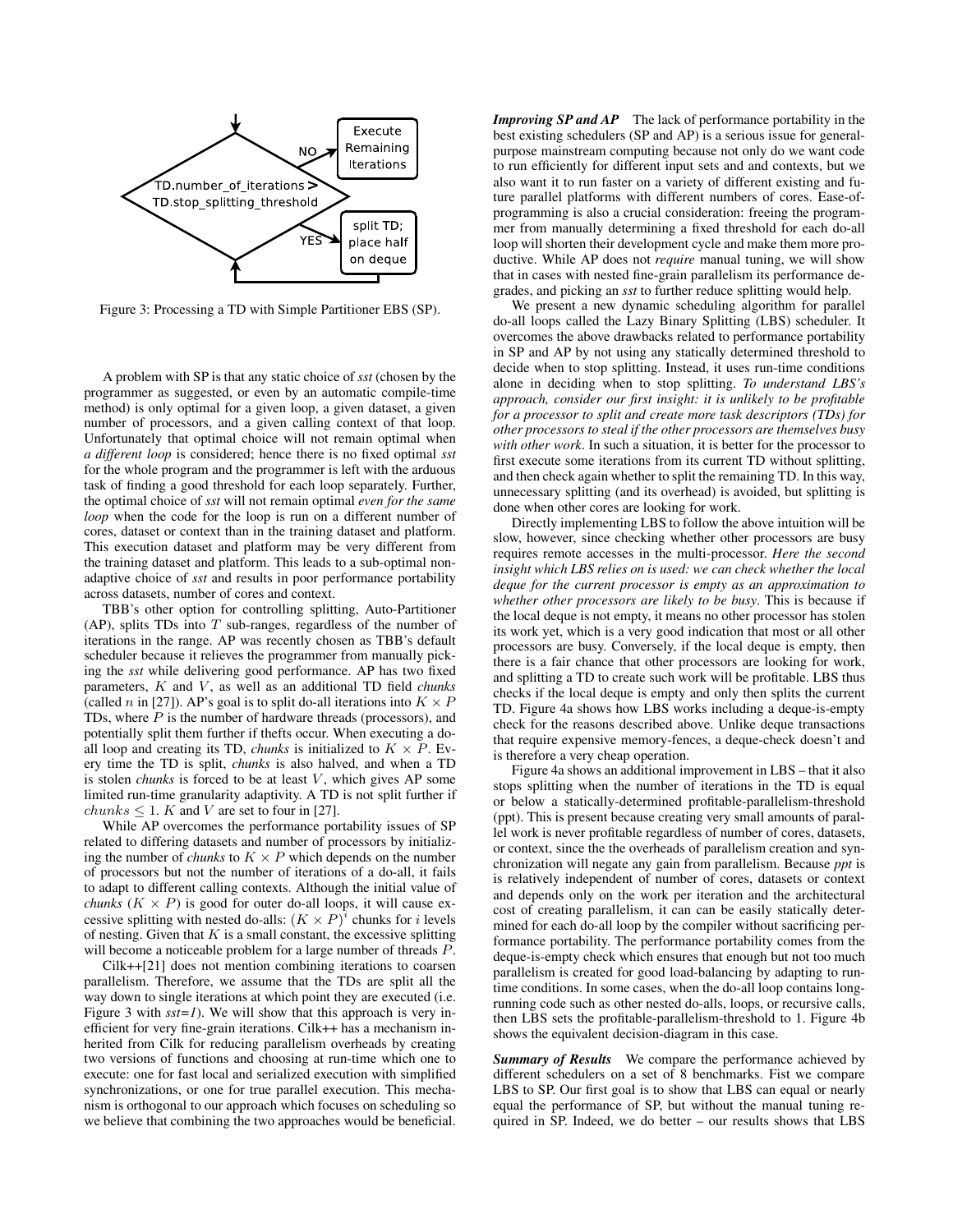

(a) Processing a TD with Lazy Binary Splitting (LBS). The *profitable parallelism threshold* (*ppt*) is statically chosen by the compiler (see Section 3.2).



(b) Equivalent decision-diagram when the *ppt* is set to 1. One such case is when the iterations contain a nested do-all loop.

Figure 4: Processing of a TD with LBS.

(which needs no tuning) does 3.8% *better* than SP, even when SP is manually tuned and executed on the same data set  $(SP_{ex}/_{ex})$  using the procedure the TBB manual [1] recommends. This shows that LBS accomplishes its first goal of freeing the programmer from manual tuning without any loss in performance even compared to the ideal (and unrealistic) case for SP.

However this situation is completely unrealistic and gives SP too much credit, since in typical use the training and execution data sets are different. (Indeed, there is no point having the same execution set as the training set since the training data set is repeatedly executed during tuning and its answer is known!) *In typical use, SP is tuned on a training data set and executed on different data sets*  $(SP<sub>tr/ex</sub>)$ . In this realistic scenario LBS does significantly better, outperforming  $SP_{tr/ex}$  by 19.5% on average, only falling behind on one benchmark (by 2.2%), and doing up to 65.7% better. This result demonstrates the superior performance portability of LBS to different datasets.

Then we compare LBS to AP, the new default scheduler of TBB which, like LBS, does not require manual tuning. We tried different values for AP's parameters  $\overline{K}$  and  $V$  and present  $AP_{default}$  which uses  $K=V=4$  as in [27] and  $AP_{xmt}$  which uses  $K=1$ ,  $V=4$  and was the best configuration for our experimental platform. Compared to  $AP_{default}$  LBS performs 38.9% better and compared to  $AP_{xmt}$  it performs 16.2%. The result shows the run-time adaptivity of LBS and the lack of context portability of AP.

We also compare LBS to  $SP_1$  (SP without a manually determined threshold, i.e.,  $sst = 1$ ) and serializing work stealing (SWS) will be defined in Section 2.2) to show the gap in performance given the same amount of programmer effort and also because Cilk++ seems to be using  $SP_1$ . LBS performs 56.7% better than  $SP_1$  and 54.7% better than SWS. Additionally we compare LBS against simply serializing inner parallelism which some OpenMP implementations do, and outperform it by 54.2% on average. Finally, we also show almost linear speedups (62.3x) to a significant number of cores (64) which advocates for the scalability of LBS.

# 2. Work Stealing Background

Since our approach is based on work-stealing scheduling, in this section we present background on work-stealing, then present *serializing work-stealing*, and Eager Binary Splitting with Simple Partitioner (SP) and Auto Partitioner (AP) which are work-stealing schedulers in TBB, and outline some serious pitfalls that our LBS scheduler overcomes.

#### 2.1 Work Stealing

Work-Stealing is a popular scheduling algorithm with desirable properties [9], but also some shortcomings presented below. LBS, while based on work-stealing, overcomes these shortcomings.

In work-stealing each processor that encounters parallel work starts executing some of that work and places the continuation (the remaining parallel work and the rest of the parent) on a shared data-structure. When a processor runs out of work, it searches for available work on that shared data-structure. The design of the shared data-structure is what makes work-stealing unique: it consists of N double-ended queues, known as *deques*, where N is the number of processors. They are called double-ended because data is accessed from both ends: each processor treats its own deque as a stack by pushing and popping work from its bottom, and the other deques as queues by dequeuing (stealing) work from their top, when its own deque is empty.

Four major benefits of work-stealing are that *(i)* it promotes locality by first working on one's own deque, *(ii)* the scheduling order (breadth-first stealing, depth first execution) keeps the memory footprint under control and *(iii)* provides load-balancing, and  $(iv)$  the deques can be implemented efficiently with low synchronization overheads. A disadvantage of work-stealing is its stealing phase, when idle processors randomly probe deques for work, causing potentially unnecessary interprocessor communication.

*Task descriptors* (TDs), also known as work descriptors, are used to describe ranges of do-all iterations. The overheads of creating individual descriptors per fine-grain iteration warrant the decision of describing multiple iterations using a single TD. Each TD contains four fields: the number of iterations, the iteration ID of the first iteration, a pointer to the code to be executed, and a pointer to the stack frame of its parent to allow access to its variables. Optionally, TDs can contain additional fields such as *sst* for SP, *chunks* for AP and *ppt* for LBS.

# 2.2 Serializing Work Stealing (SWS)

When presented with a TD, work stealing has two choices: either run only the first iteration and push the continuation on the deque, which Cilk does for parallel functions, or split the TD. The drawback of the first approach, which we will call*serializing work stealing* (SWS), is that the TD is never split and accesses to it by processors contending for work will be serialized. The second approach doesn't have this drawback since the TD is split, but has it other pitfalls as will be described in Section 2.3.

We illustrate with a simple example how serializing workstealing works with task descriptors (TDs) and discuss its shortcomings next. Assume processor A encounters a do-all loop with 16 iterations; A will create a TD with iterations 2 through 16, place it on its deque and start executing the first iteration. For simplicity assume those iterations don't create nested parallelism. In the mean-time, processor  $B$  steals the TD from  $A$ 's deque, takes iteration 2, places the remaining TD (iterations 3-16) on its deque and starts executing iteration 2. A eventually finishes executing iteration 1, looks for work on its deque which it finds empty, so it tries to steal work from  $B$ ; it is successful, takes iteration 3, places the remaining TD on its deque and starts executing iteration 3.

This example illustrates three shortcomings: *i)* if more than one processors end up working on a TD, they will keep stealing the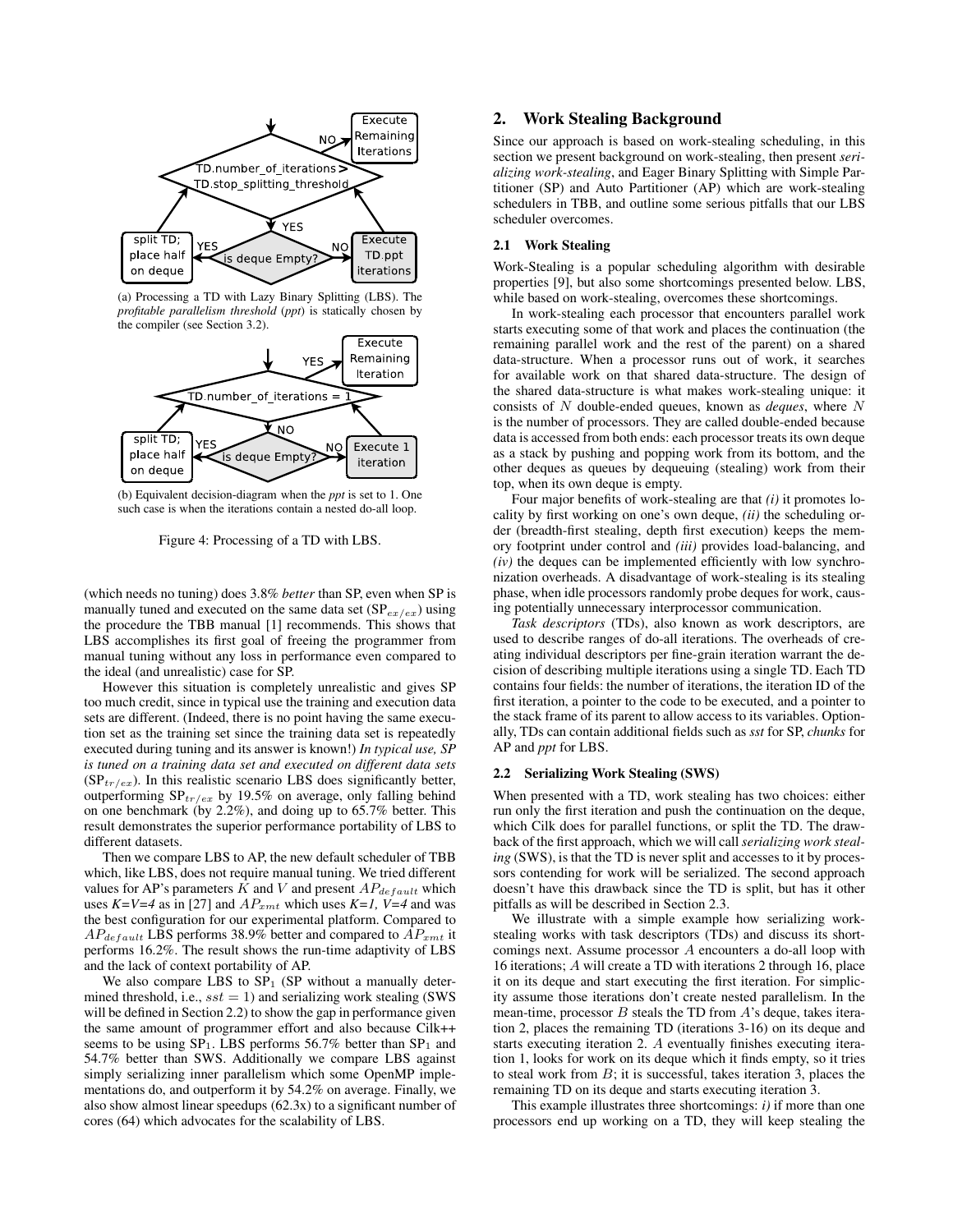TD from each-other, effectively serializing accesses to that TD; *ii)* each time a processor needs more work, it removes a single iteration from a TD; this means that TDs (and thus deques) will be accessed as many times as they have iterations, which for fine-grain iterations introduces significant overheads; *iii)* because the code after a do-all can be executed only after all its iterations have completed, iterations need to synchronize upon termination, usually by atomically decreasing a variable representing the number of pending iterations. Because iterations are executed one-at-a-time, synchronization will also happen individually for each iteration.

#### 2.3 Eager Binary Splitting (SP & AP)

Intel Threading Building Blocks[1] implements an *Eager Binary-Splitting* (EBS) work stealing scheduler: upon creating, stealing, or popping a TD off one's own deque, a processor splits it in two TDs of approximately equal number of iterations, and pushes one TD on its deque. Then it continues splitting the remaining TD until some threshold. TBB offers two options for controlling that threshold, simple-partitioner (SP) and auto-partitioner (AP).

*Simple Partitioner* SP stops splitting TDs when the number of iterations becomes smaller than a threshold (*sst*) determined by the programmer, as shown in Figure 3. If the programmer doesn't determine a stop-splitting-threshold (*sst*) (called *grain size* in [1]), the default value of 1 is used, which causes a TD to be eventually created per iteration. This eagerness to split may result in an excessive number of TDs being created, which is why the programmer is expected to define an appropriate *sst* to stop the splitting earlier. To determine the appropriate *sst* the TBB manual [1] suggests the following approach:

- 1. Set the stop-splitting-threshold parameter of the do-all loop to 10,000. This value is high enough to amortize scheduler overhead sufficiently for practically all loop bodies, but may unnecessarily limit parallelism.
- 2. Run your algorithm on one processor.
- 3. Start halving the threshold parameter and see how much the algorithm slows down as the value decreases.
- $\Rightarrow$  A slowdown of about 5-10% is a good setting for most purposes.

There are two problems with this approach. *First*, it is extremely tedious. Not only does the programmer have to provide a threshold, they have to run their program several times to find the appropriate threshold. Moreover, if the code has multiple do-all loops, a different threshold has to be determined for each loop which means more runs. Ideally we would want the 5 to 10% slowdown to be only compared to the code of the do-all loop, not of the whole application, so the programmer will have to isolate the do-all loops during this tuning process. Finally, because the code will run on a single processor, this tuning process will also be very slow. *Second*, another equally serious problem is that the resulting fixed threshold limits the performance portability of the code to a different number of processors, dataset and context as elaborated in the introduction.

In conclusion, SP is an improvement over serializing workstealing because *i.)* splitting TDs solves the problem of serialized access to TDs and *ii.)* the number of deque transactions and synchronizations can be reduced using a stop-splitting-threshold (*sst*) greater than 1. Unfortunately this threshold is manually determined, which is extremely tedious, and it is fixed, which harms performance portability.

*Auto Partitioner* Instead of coarsening parallelism by combining iterations with *sst*, AP uses *chunks* to determine into how many pieces to split a TD, as described in the introduction. This is preferable because it does not require programmer tuning, allows platform and dataset portability (but still not context portability), and performs well in most cases. The *sst* is still available to the programmer however, in case more aggressive coarsening is required.

The lack of context portability in AP is a serious problem. While splitting iterations into  $K \times P$  TDs for a do-all loop executed from the original serial thread is a good heuristic, if that same do-all is executed in a nested context, the outer do-all loops will have likely created enough parallelism and fewer chunks are preferable. But reducing  $K$  to reduce the number of chunks may result in insufficient splitting (and parallelism) for non-nested do-alls, so it's not a viable solution, and the lack of context portability seems to be inherent to AP. Our LBS approach overcomes the portability pitfalls of SP and AP without requiring programmer tuning.

## 3. Lazy Binary Splitting (LBS)

Lazy Binary Splitting (LBS) builds on EBS but overcomes its shortcomings. Processors still have a deque each, treat their own deque as a stack and other deques as queues, and work on their deque before trying to steal work. The difference is how taskdescriptors (TDs) are processed, shown in darker background in Figure 4a: LBS pushes work on its deque only if it is empty, otherwise it postpones the splitting, and keeps the whole TD locally while it works on the first *ppt* iterations; when these *ppt* iterations complete, the deque is checked again which may lead to splitting or a renewed decision to postpone splitting.

As we explained in the introduction, LBS adapts dynamically to runtime conditions using the size of the local deque as an estimate for the system load. When the local deque is not empty, the decision to split is put on hold while some iterations from the TD are executed which eliminates unnecessary splits but also avoids making an irrevocable decision to run all iterations in the TD serially, since the decision to split will be revisited many times. Thus, LBS avoids using a fixed threshold such as SP's *sst* or AP's *chunks* to control how much parallelism to create and thus achieves superior performance portability than SP and AP not only to different platforms but to different datasets and contexts on the same platform.

We now come back to the example we used to illustrate the shortcomings of serializing work-stealing to show how LBS overcomes them. When LBS is run, assuming processor A encounters a do-all loop with 16 iterations and a threshold (*ppt*) of 1, it creates a TD with those 16 iterations and starts processing it (see Figure 4a): since it has more than one iteration, it proceeds to check if the deque is empty; assuming it is, it splits the TD and places half (iterations 9 to 16) on its deque. Then A starts working on iteration 1. Note that SP and AP would have continued splitting the TD and pushing TDs with 4, 2, . . . iterations before doing some actual work. In the meantime processor  $B$  steals  $A$ 's TD and processes it: since it was stolen,  $B$ 's deque is empty, so  $B$  splits the TD and places half on its deque (iterations 13-16), and starts working on iteration 9. Then A finishes executing iteration 1, and processes its remaining TD (2- 8). Since  $A$ 's deque is empty because of  $B$ 's theft,  $A$  splits its TD, places half (5-8) on its deque and starts working on iteration 2. B finishes iteration 9, its deque is not empty so it continues with the remaining iterations in its TD (10-12) checking between each iteration execution if the deque is empty. Similarly A continues with its TD  $(3-4)$ . When their TDs run out of iterations, A and B pop the TDs off their deques, split them, push half back on their deque<sup>4</sup>, and work on their half.

The example shows how LBS overcomes the serializing of TDs accesses by splitting TDs (like EBS), but also keeps the number of splits to a minimum by checking frequently the deque, allowing

<sup>4</sup> This sequence of pop-split-push is implemented as a pop-half where half the TD is popped if the TD has more than *ppt* iterations. This is done to further reduce the number of deque transactions. For serializing workstealing the pop-take-an-iteration-push sequence is implemented similarly.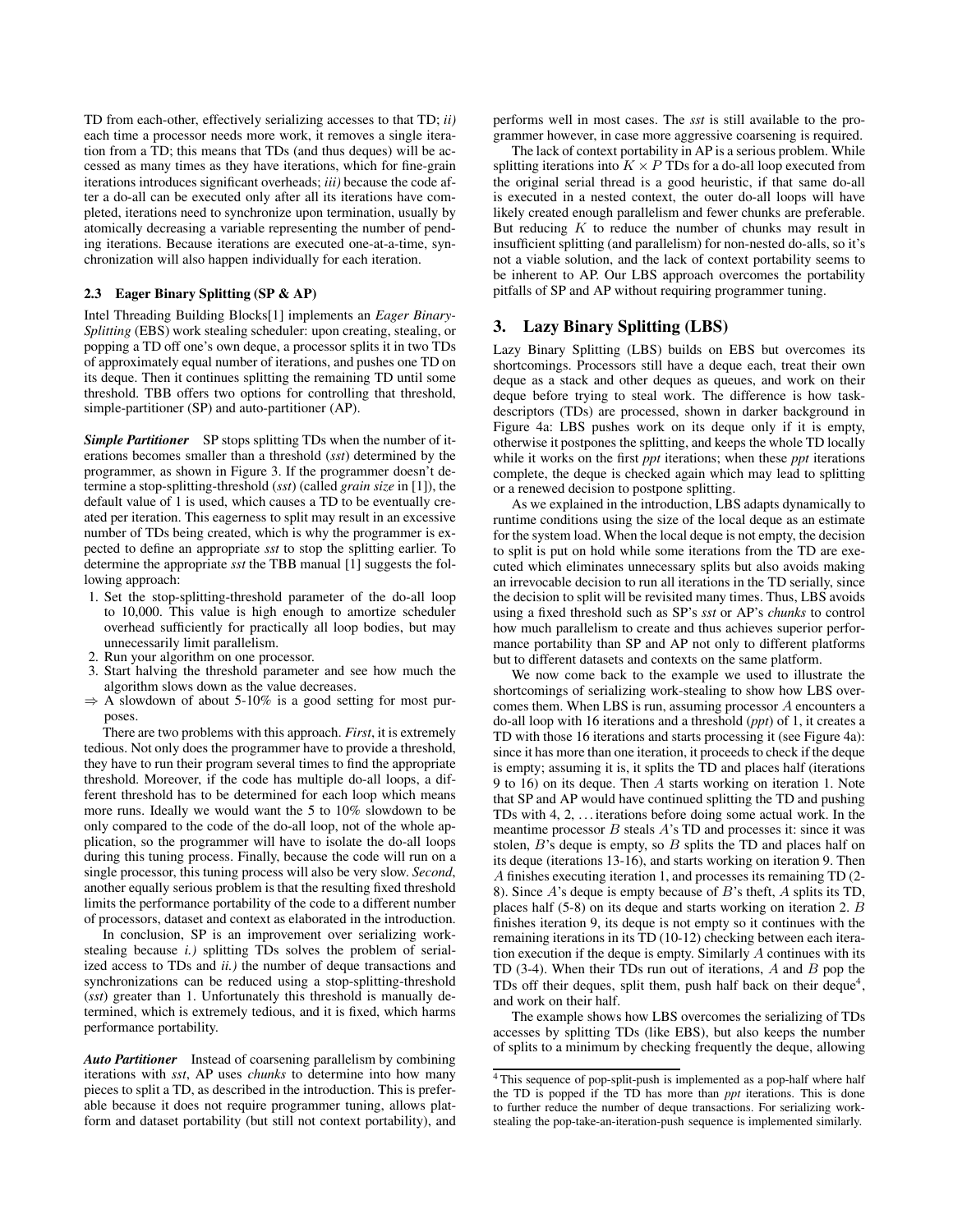LBS to be more performance portable. The next section provides a detailed comparison of the number of deque transactions and synchronizations for LBS, SP, AP and SWS and illustrates the power of LBS's run-time adaptivity of splitting TDs.

#### 3.1 Comparing LBS to SP, AP and SWS

Unlike SP and AP, LBS is able to effectively combine iterations *at run-time* by postponing splitting a TD while the local deque is not empty. This saves useless and expensive deque transactions (triggered by TD splits) which require memory-fences. It is easiest to appreciate the difference between SP, AP and LBS by analyzing the number of deque transactions and parent-child synchronizations (the main sources of overhead for work-stealing) needed to schedule an N iteration do-all loop in three scenarios described below. We call these three scenarios *worst*, *intermediate* and *best* because they require a decreasing number of deque transactions and synchronizations from all compared schedulers and especially LBS. Moreover any execution can be approximated as a hybrid of these three scenarios, which is why it is important to understand how the compared schedulers operate in these cases.

The results are summarized in Table 1 where SWS is also included. In the analysis below we treat the *sst* and *ppt* thresholds (in SP and LBS respectively) as parameter *t* and without loss of generality we assume that  $N$  is divisible by  $t$  and both are powers of 2. As we see both metrics (transactions and synchronizations) are linear in  $N$  for SWS and SP, with SP also having  $t$  in the denominator to reduce overheads. The situation for LBS is much different: the metrics go from linear in the worst case, to logarithmic in the intermediate case, to constant in the best case. AP's metrics go from linear in the worst case, to constant in the other two cases but with a higher constant than LBS in the best case, which results in LBS performing better on our set of benchmarks.

|            |                                | # Transactions                   |                                               |
|------------|--------------------------------|----------------------------------|-----------------------------------------------|
|            | Worst                          | Intermediate                     | <b>Best</b>                                   |
| LBS(t)     | $2\left(\frac{N}{t}-1\right)$  | $\log \frac{N}{t} + 1$           |                                               |
| SP(t)      | $2\left(\frac{N}{t}-1\right)$  | $\frac{3N}{2t}-1$                | $\frac{3N}{2t}-1$                             |
| AP(K, V)   | $2(N-1)$                       | $\frac{3K\times P}{2} - 1$       | $\frac{3K\times P}{2}$<br>$-1$                |
| <b>SWS</b> | $2(N-1)$                       |                                  |                                               |
|            |                                |                                  |                                               |
|            |                                | # Synchronization Points         |                                               |
|            | Worst                          | Intermediate                     | <b>Best</b>                                   |
| LBS(t)     |                                | $\log \frac{N}{t} + 1$           |                                               |
| SP(t)      |                                |                                  |                                               |
| AP(K, V)   | $\frac{N}{t}$<br>$\frac{N}{N}$ | $\frac{N}{K} \frac{N}{\times} P$ | $\label{eq:K} \frac{\frac{N}{t}}{K \times P}$ |

Table 1: Transaction and Synchronization Costs

*Worst Case: When a processor encounters a do-all loop creating* N *iterations and there are enough idle processors to immediately steal all TDs, effectively keeping all deques empty*. This happens, for example, when parallelism is first created by the original serial thread and it is barely enough to make all processors active ( $N \leq$ P). In this case SP and LBS behave identically: LBS always finds an empty deque because of the thefts, and keeps splitting and pushing TDs. Similarly the stolen TDs are split and stolen so eventually  $N/t$  TDs are created. That means that  $N/t$  parent-child synchronizations occur, one for each TD. Also  $2(N/t - 1)$  deque transactions happen:  $N/t - 1$  because one of the  $N/t$  TDs is never pushed on a deque, but is locally executed by the core that created the iterations, and the factor of 2 because for every push transaction there is a steal transaction. Similarly, for SWS, which does not have a threshold t, we have N synchronizations and  $2(N - 1)$  deque

transactions, and AP has the same metrics since it will split a TD into at most  $K \times P$  chunks, but  $N \leq P \leq K \times P$  (for  $\bar{K} > 1$ ).

*Intermediate Case: When a processor encounters a do-all loop creating* N *iterations, the local deque is empty and no thefts occur*. This can happen when a processor encounters a nested do-all loop while the outer parallelism was enough to feed all processors, but not enough to fill the deques. In the intermediate case all N iterations will be executed on the processor creating them.

For SP, and SWS, the difference of this intermediate case compared to the worst case is that some deque transactions can be combined, bringing their total number down. For SP N/t TDs will be created over the course of this execution, as in the worst case. One will never be pushed on the deque, but the rest will, resulting in  $2(N/t - 1)$  pushes and pops. This number can be reduced if we use the pop-half transaction which combines a pop and a subsequent push of half of the popped TD. It can be shown in a straight forward manner that the number of such pop-half transactions is equal to the number of nodes in a perfect binary tree<sup>5</sup> with  $N/t$ leaves, excluding the leaves and their parent nodes, i.e.,  $\frac{N}{2t} - 1$ . Therefore the number of transactions becomes  $\frac{3N}{2t} - 1$ . The number of synchronizations remains  $N/t$  as before. For AP  $K \times P$  TDs will be created and following the same logic the number of transactions will be  $\frac{3K\times P}{2} - 1$  and the number of synchronizations is  $K \times P$ . For SWS the number of transactions is N: one push of  $N - 1$  iterations initially, followed by  $N - 2$  *pop-one* operations removing one iteration each, and finally a pop of the last iteration. The number of synchronizations is also  $N$ : one after each iteration.

For LBS the situation here is much different. Initially half the iterations  $(N/2)$  are pushed on the deque. The other half are executed, checking the status of the deque every  $t$  iterations but finding it full. Then a pop-half operation reclaims half of the pushed iterations (i.e.,  $N/4$ ) which will be executed. Then a pop-half will reclaim  $N/8$  iterations and so on until the last  $\frac{N}{2^k} = t$  iterations are popped and executed. This amounts to  $\log \frac{N}{t} + 1$  transactions. The number of synchronizations is also  $\log \frac{N}{t} + 1$  because it happens before every pop, pop-half and at the very end.

*Best Case: When a processor encounters a do-all loop creating* N *iterations, no thefts occur and the deque is not empty*. This happens when nested parallelism is encountered and the outer parallelism was sufficient to fuel all processors and deques, and it is particularly common for recursively nested parallelism.

For SP, AP and SWS nothing changes from the previous case, as these schedulers do not change their behavior based on the status of the deque. For LBS things are very simple: no transactions occur and synchronization occurs only once, after all iterations have executed. We call this the *best case* because LBS incurs almost zero overhead in terms of deque transactions and synchronizations.

*Deque Checks* So far we have focused on the overhead of deque transactions and synchronizations, but there is one more source of overheads in LBS: the checks to the local deque to decide whether to postpone splitting or not. These checks are very light-weight and fast but are linear  $(N/t - 1)$  in the number of iterations in all three cases presented above, so for very fine-grain iterations they can become a significant source of overhead. SP, AP and SWS also perform deque checks, but they do them to determine if pushing a TD will overflow the deque. In all three cases described above, both LBS and SP perform  $N/t - 1$  deque checks, while AP performs  $K \times P - 1$  checks and SWS  $N - 1$ . When iterations are very fine-grained, the linear overhead of these checks can become more important than the logarithmic or constant overhead of deque

<sup>5</sup> A binary tree that has all leaf nodes at the same depth and all internal nodes have exactly two children.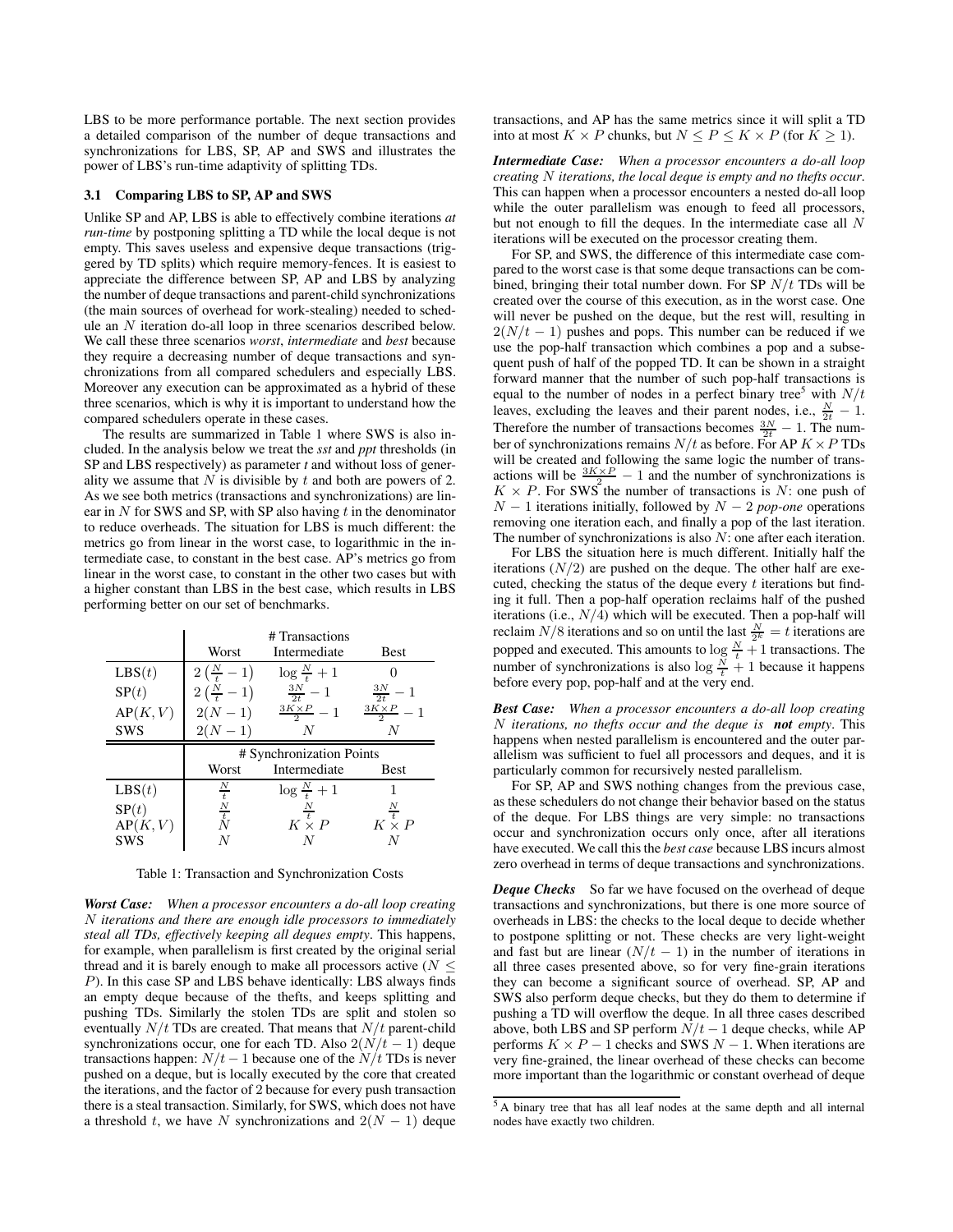transactions and synchronizations of LBS. This motivates the need for having a profitable-parallelism-threshold ( $ppt \neq 1$ ) for LBS, as will be described in the next section.

#### 3.2 The Profitable Parallelism Threshold (*ppt*)

As outlined in the introduction, the function of the threshold (*ppt*) in LBS is different than (*sst*) in SP. In SP its main role is to control the number of deque transactions and synchronizations by stopping the splitting. In LBS postponing the splitting of TDs based on the deque size controls the number of deque transactions and synchronizations, and *ppt* is used to reduce the frequency of deque checks. There is also a second source of overheads associated with the deque checks: the scheduler executes iterations through a function call, and to check a deque the execution must return to the scheduler code, so for each deque check LBS also pays the overhead of a function call. Since these overheads are linear in the number of iterations, it is important to combine fine-grain iterations by means of the *ppt*.

Fortunately the overheads associated with checking the deque affect mostly very fine-grain iterations and detecting those statically by the compiler is relatively easy. Our heuristic for determining the threshold is simple because we only look at the code in the do-all loop, but it works well for our benchmarks: we don't coarsen (i.e.  $ppt = 1$ ) if the iteration contains a function call, a nested do-all, or a loop with unknown bounds because in those cases the granularity of iterations is assumed to be large enough; otherwise we estimate the cost of each iteration based on its code and use that estimate to coarsen them so that their combined cost is above a threshold  $T$ . For expressions and straight-line code we use estimates of the costs (in cycles) of different operations (e.g. ALU latency, branch penalty, multiply/divide latency) on the target machine. For *if-then-else* statements, because we don't have profile information to determine how frequently the if-expression evaluates to true, we compute the cost of the statement by giving equal weights (of 1/2) to the true and false branches. We chose a threshold T of 1000 cycles because it is enough to amortize the deque checking overheads, but not too large, which could harm load balancing by significantly reducing the available parallelism.

Another thing to notice from the analysis in Section 3.1 is that the *ppt* threshold in LBS in the intermediate and best cases, plays a minimal role in controlling the number of transactions. The worst case (which is triggered by thefts) is rare enough, as backed up by our results showing better performance for LBS, that it is fair to say that *ppt* is not the primary factor controlling the number of transactions and synchronizations in LBS.

# 4. The Evaluation Platform

In this section we describe our experimental platform and explain why we chose a somewhat unconventional architecture to run our benchmarks. We were looking for a parallel system with more than a few cores (to evaluate how well our approach scales) that could efficiently exploit parallelism for general purpose computing, without sacrificing ease-of-programming.

We chose the XMT architecture[32] developed at the University of Maryland<sup>6</sup> because it is a single-chip many-core targeted at general purpose computing that is easy to program without sacrificing performance. The ease-of-programming comes from the straightforward work-flow programmers follow [31] to derive an XMT program starting from a PRAM algorithm, where the programmer only needs to identify at each step operations that can be executed concurrently. Since PRAM algorithms are well under-

stood and studied, and knowledge of low level architectural details is not needed to derive the XMT program, the programmer's job is simplified. For that reason it was possible to teach the XMT approach to undergraduates, and even high-school students [30]. We consider this demonstration of teachability as a strong indicator for ease-of-programming, and have actually been advocating using teachability at various levels of learner developmental stages as a benchmark for ease-of-programming.

Moreover, XMT is a good architecture for exploiting do-all parallelism because outer do-all loops are efficiently scheduled by the hardware, permitting excellent performance even on irregular benchmarks, as we will show in Section 5 and as shown in [10, 28]. As a consequence to this hardware, work-stealing is needed only for the inner do-all loops in XMT. Our results show that XMT, in combination with the techniques in this paper, is able to achieve strong speedups even on irregular programs such as recursive divide and conquer algorithms.

#### 4.1 XMT Background

The XMT architecture [32] is a UMA (uniform memory access) many-core that supports frequent switches from serial to parallel execution. It has one powerful processor (Master Thread Control Unit, or *MTCU*) which runs the serial portions of the code, and a plurality (of possibly 1000) light-weight parallel processors (*TCUs*) which execute the parallel portions of the code. The TCUs are grouped into *clusters* that share resources, such as multiply/divide units and memory ports. TCUs have their own registers, ALUs and prefetch buffers.

A high-bandwidth, low-latency interconnection network [6] connects the clusters to the shared L1 cache memory modules. Optionally, each L1 cache module is connected to an L2 cache module for increased capacity. The absence of coherent cache at the TCUs is a design decision for XMT based on the observation that coherence protocols do not scale well for fine-grain parallelism to a large number of processors. Other architectures that have made the same design decision include the IBM Cell/BE and CUDA enabled GPUs by nVidia. TCUs may have however non-coherent memories such as read-only caches and scratch-pads. Thus, TCU memory accesses have to travel through the interconnection network, and prefetching and non-blocking stores are used to overlap their latencies. The MTCU has a local "L0" cache, and thus high latency memory access does not affect serial portions of the code.

# 5. Experimental Evaluation

We ran our experiments on a 75MHz XMT FPGA prototype similar to the one in [32]. The FPGA has 64 TCUs organized in 8 clusters, eight shared 32K L1 memory modules, and an 8x8 butterfly interconnection network connecting clusters to L1 cache. There is one multiply/divide unit per cluster, each TCU has 4 prefetch buffers, and 32 integer registers. Floating point operations are not supported yet, so our benchmarks only have integer computations.

*Benchmarks* We ran our comparisons on a set of 8 benchmarks chosen to have various computation and communication patterns as recommended by [5]. matmult is a straight-forward dense matrix by matrix multiplication. conv is an image by filter convolution. FW is the Floyd-Warshall all-pairs shortest path algorithm; the graph is represented by weighted adjacency matrix. qs is quicksort. bfs is a breadth first traversal of a graph given in incidence lists and the degree of each vertex is given; given a start vertex, a level is assigned to all vertices. SpMV is a sparse matrix by dense vector multiplication. tsp, the Travelling Salesperson Problem. is the well known NP-Complete problem of finding the shortest cyclic path that visits each vertex exactly once. queens finds *all* possible

<sup>&</sup>lt;sup>6</sup> Note that Cray's XMT architecture is a much different system, most importantly it is a huge multi-chip architecture with no on-chip cache that is not designed for personal computing. For that reason it was not considered.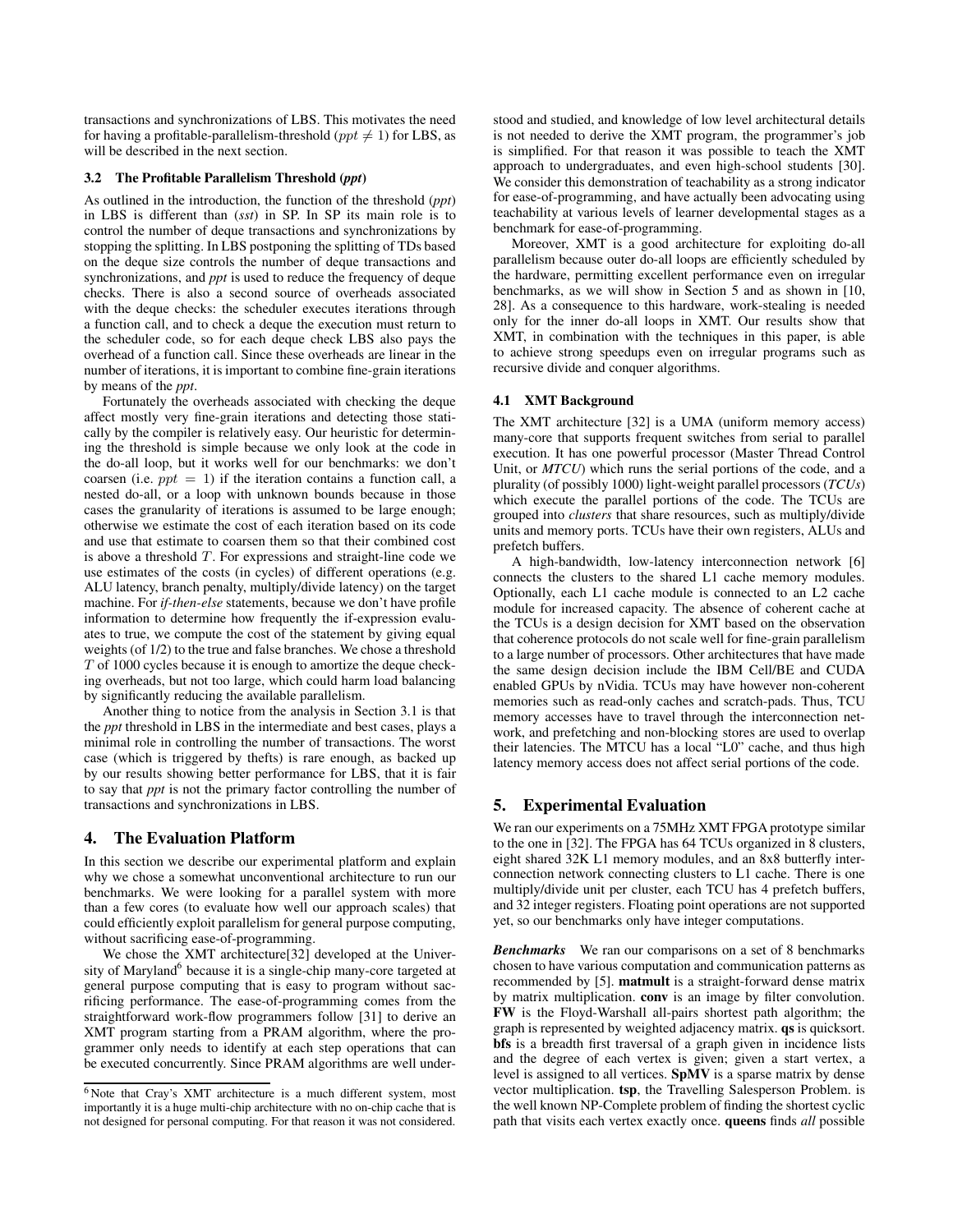solutions to placing N queens on an  $N \times N$  chess-board so that no two queens can attack each-other.

All benchmarks are coded in the most natural way, which is in line with our goal to provide good performance for natural programming idioms. *tsp*, *queens* and *quicksort* have recursively nested parallelism which is amenable to parallelism cut-off [13] (i.e., deciding to call a serial version of the recursive function from recursive depths greater than a threshold T). For *tsp* and *queens* we set the cut-off threshold to *T=N/2*. For *qs* instead of using the depth of the recursion we use the size of the sub-array to be sorted or partitioned for the cut-off threshold: we call a serial quicksort when the subarray has less than 100 elements, and serial partition when the subarray has less than  $T = 3 \frac{N}{\# Process}$  elements. This last threshold is more complicated because the parallel partition code performs almost three times more work than the serial version; so we want to call the parallel version only when several processors are likely to be idle, such as at the onset of execution. Even with such a high partition cut-off threshold, always calling the serial *partition* is faster for SWS, SI, and SP with *sst=1*. In those cases we always call the serial *partition*.

Table 2: Datasets and Thresholds.

|            | <b>Training Set (SP)</b> |     | <b>Execution Set</b> | LBS |     |
|------------|--------------------------|-----|----------------------|-----|-----|
| Name       | <b>Size</b>              | sst | <b>Size</b><br>sst   |     | ppt |
| matmult    | 64x64                    |     | 512x512              |     |     |
| conv       | $64^{2}$<br>image,       |     | $1K^2$<br>image,     |     |     |
|            | $162$ filter             |     | $162$ filter         |     |     |
| <b>FW</b>  | 64 nodes                 | 32  | 512 nodes            | 64  | 91  |
| qs         | 10K                      | 16  | 1М                   | 256 | 108 |
| <b>bfs</b> | G(10K, 200K)             | 16  | G(10K, 8M)           | 64  | 53  |
| SpMV       | 30Kx100,                 | 4   | 80Kx5K,              | 64  | 77  |
|            | 60K non-zero             |     | 40M non-zero         |     |     |
| tsp        | 9 nodes                  |     | 11 nodes             |     |     |
| queens     | $N=9$                    | 4   | $N=11$               |     |     |

Table 2 describes the training and execution datasets used for our experiments, as well as the manually determined *sst* for each dataset for SP, and the compiler determined *ppt* for LBS. For SP the smaller dataset is chosen as the training set, since typically programmers will use a smaller dataset for training given its time consuming and tedious nature. LBS and AP need no training.

#### 5.1 Results

We compared our LBS scheduler against several other configurations shown in Table 3. All the compared approaches use the efficient hardware scheduler for outer parallelism provided by XMT.

Table 3: Summary of Compared Configurations

| <b>Name</b>                    | <b>Description</b>                                         |
|--------------------------------|------------------------------------------------------------|
| LBS.                           | LBS (with <i>ppt</i> automatically determined by com-      |
|                                | piler) // Recommended Method                               |
| LBS <sub>1</sub>               | LBS with ppt=1 // Not Recommended; For compar-             |
|                                | ison only.                                                 |
| $AP_{default}$                 | AP with $K=V=4$ as in [27]                                 |
| $AP_{xmt}$                     | AP with $K=1$ , $V=4$ , the best configuration for XMT     |
| $\overline{\text{SP}}_{tr/ex}$ | SP with <i>sst</i> manually determined on training dataset |
|                                | and run on the execution dataset // Realistic              |
| $\overline{\text{SP}}_{ex-ex}$ | SP with <i>sst</i> manually determined on execution        |
|                                | dataset; then run on execution dataset. // Unreal-         |
|                                | istic                                                      |
| SP <sub>1</sub>                | SP with the default TBB threshold sst                      |
|                                | // Not Recommended; For comparison only.                   |
| <b>SWS</b>                     | Serializing Work-Stealing                                  |
| SІ                             | Serializing Inner parallelism                              |

*LBS vs. AP* First we compare LBS to  $AP_{default}$ , the configuration used in [27](K=V=4), and  $AP_{xmt}$ (K=1, V=4), the optimal configuration for XMT. We found the values of K and V for  $AP_{xmt}$ 

by trying all nine configurations with  $K, V \in \{1, 2, 4\}$  and picking the one that gave the best average performance on our benchmarks. We noticed that varying V for a given choice of K affected performance negligibly, so we picked V=4. While K=1 is low, on XMT it is acceptable because it will only be applied to nested do-alls, since the outer do-all iterations are scheduled individually by the hardware. Figure 5 shows that LBS is 16.2% better than  $AP_{xmt}$  tuned for XMT, and 38.9% better than the default  $AP_{default}$  with AP falling behind on the benchmarks with very fine-grain parallelism (*FW*, *bfs* and *SpMV*). For those benchmarks, a manually determined *sst* would be required to further reduce splitting in AP.



*LBS vs.*  $SP_{tr/ex}$  We compare LBS and SP in their recommended configurations. For LBS this is when *ppt* is determined by the compiler. For SP this is when *sst* is manually tuned by the programmer using a training data set, and thereafter run on the execution dataset  $(SP<sub>tr/ex</sub>)$ . Figure 6 shows that LBS is 19.5% better on average and only falls behind on *tsp* (by 2.2%). For the other benchmarks LBS is up to 65.7% better. This shows that LBS is not only easier to use since it needs no tuning, it also allows for more performanceportable code to any dataset (in this case  $ex$ ) it sees for the first time, because, as we will see in our next comparison, the performance gap between LBS and SP diminishes when SP is tuned on the execution dataset.



*LBS vs.*  $SP_{ex/ex}$  Next, Figure 7 compares LBS to the hypothetical best case for SP: when SP is both tuned and run on the same execution dataset ( $SP_{ex/ex}$ ). This  $SP_{ex/ex}$  case is not realistic since it makes no sense for the user of the program to tune SP for each new dataset that comes by, since typically datasets are different in each run in deployment. After all, multiple tuning runs are a waste, since after the first run of a dataset the program produces the required answer, and no further runs are needed.

This result is nevertheless presented to show that even in the ideal case for SP with idealized manual tuning on every new dataset, LBS (without tuning) still runs faster than  $SP_{ex/ex}$  by 3.8%, and falls behind only on *tsp* (by 2.2%). This means that even in rare cases that the datasets for an application have nearly identical characteristics, LBS is still a better choice – it is slightly faster,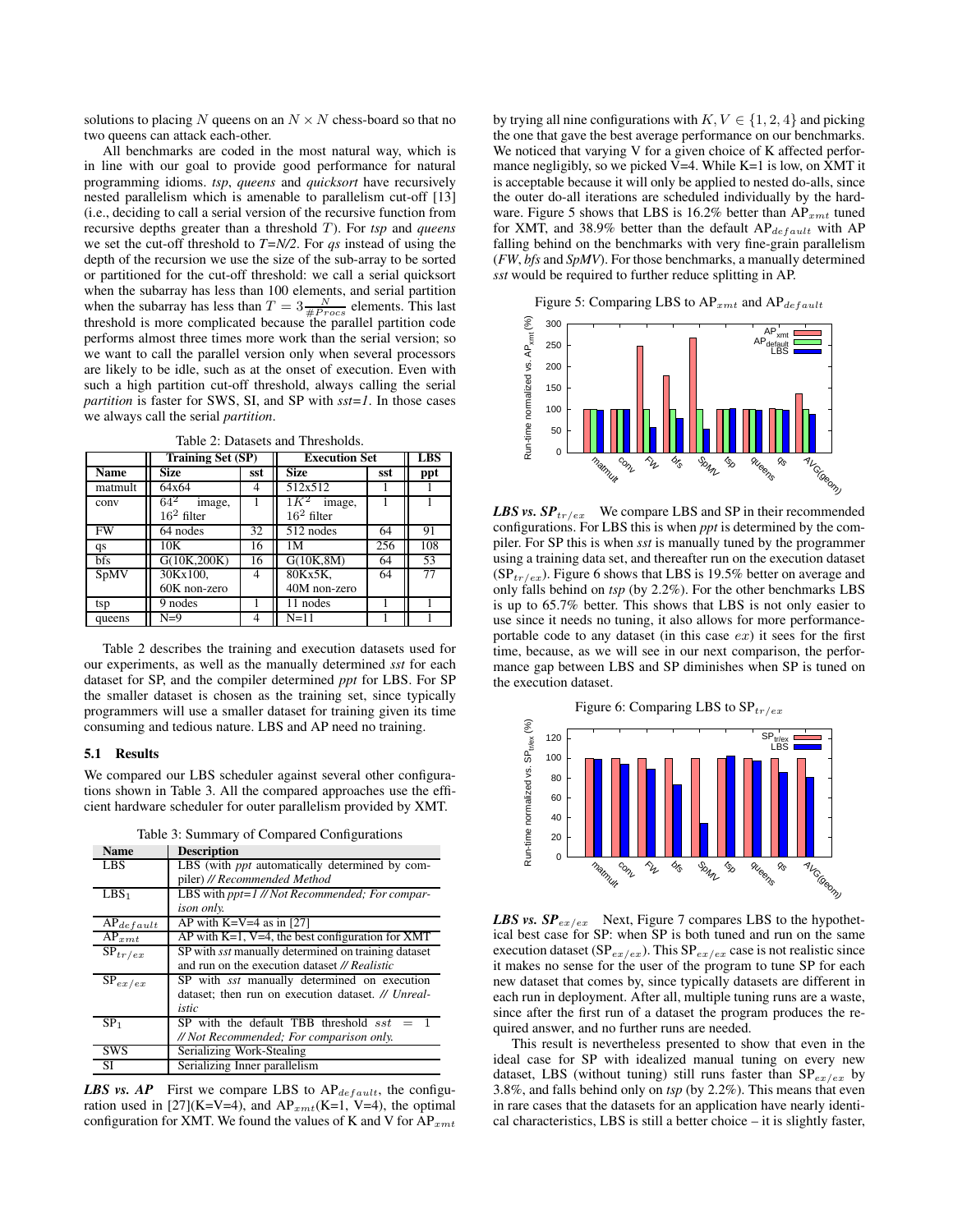and a lot easier to use since no tuning is required. The greater gap between LBS and  $SP_{tr/ex}$  compared to  $SP_{ex/ex}$  shows the greater portability of LBS to new datasets and run-time conditions.



LBS and LBS<sub>1</sub> vs. SP<sub>1</sub> and SWS Figure 8 first compares LBS, SP, and SWS in their best configurations that do not require any tuning, which are LBS,  $SP_1$  and SWS, respectively. The goal is to compare performance at a constant user effort-level. SP is the only one of the three that needs tuning, and its best suggested configuration without tuning is  $SP<sub>1</sub>$ , when the *sst* threshold is set to 1 (this is the default value in Intel's TBB when the user chooses not to do any tuning). SWS is the serialized work stealing scheme. Among these three  $(LBS, SP<sub>1</sub>, and SWS)$ , it is no surprise that LBS vastly outperforms the other two, by 56.7% and 54.7%, respectively, showing that without tuning, LBS is the best choice.

We also present results for  $LBS_1$  in Figure 8 to present an interesting (but not necessarily very meaningful) comparison between  $LBS<sub>1</sub>$  and  $SP<sub>1</sub>$ . Neither has any compile-time restriction on splitting, and the comparison isolates the gain from the run-time adaptivity in LBS alone, which the figure shows is an impressive 47.2%. However since both LBS and SP are run in sub-optimal configurations, we should not read too much into this result.

What is also interesting is that  $SP<sub>1</sub>$  is never better than SWS which confirms our analysis in Table 1: when  $sst = 1$  SP performs approximately 3/2 more transactions than SWS in the intermediate and best cases. It is important to recognize however that XMT's hardware scheduling of outer do-all loops practically eliminates the serialization of TD accesses problem of SWS. Had we used a different platform SWS might have been worse than SP1.

Figure 8: Comparing LBS and  $LBS_1$  to  $SP_1$  and SWS



*LBS+ vs. SI* Serializing Inner parallelism (SI) simply serializes all inner do-all loops. Since it is an easy way to provide some support for nested parallelism, it has been adopted by some OpenMP implementations. We found that although LBS outperforms SI substantially on average, for three benchmarks (*FW*, *bfs* and *SpMV*) LBS falls behind. The worst was *FW* where LBS was performing much worse than SI because the inner parallelism was extremely fine-grained and regular and the overhead of even creating TDs and

running the software scheduler (LBS) was excessive. But because the bounds of the do-all loop were known at compile time, the compiler decided that it is not profitable to parallelize it and chose to serialize it. LBS+ includes this additional optimization.

For *bfs* and *SpMV* the situation is more complex because the bounds of the inner do-all loops are only known at run-time just before they are executed. Our compiler injects a check in the code just before the inner do-all loop to decide whether to run a serialized clone of the inner do-all or the original parallel one. This decision is based on the number of iterations of the do-all loop and on an statically determined estimate of the amount of computation (in cycles) each iteration will perform. We run the parallel version when the total estimated computation of the do-all exceeds ten thousand cycles. We call this configuration LBS+ to distinguish it from the LBS configuration we used so far where the optimization of static and dynamic serialization of inner parallelism was turned off to make the comparison to the other approaches fairer. Note that LBS+ and LBS are different only for *FW*, *bfs* and *SpMV*.

Figure 9 shows that LBS+ outperforms SI by 54.2% on average, doing much better than SI on code without enough outer parallelism (*tsp*, *queens*, *qs*) and doing as well as SI on code with longer iterations (*matmult*, *conv*). LBS+ still falls behind on *bfs* and *SpMV* because the injected check to decide whether to run the parallel or serialized version of the do-all loop can take several tens of cycles (because it needs to access memory locations) which might be a significant enough percentage of the computation of the inner doall. Overall however, injecting the checks is beneficial.

Figure 9: Comparing LBS+ to SI



*Scalability and Speedups* Table 4 shows speedups of LBS+ run all 64 TCUs (parallel cores) compared to running the same parallel program with LBS+ on one TCU of the XMT prototype. The average speedup of 62.3x shows that LBS+ scales well to a significant number of cores. Some of the speedups are super-linear which is explained by complex cache behavior causing more cache misses when only one TCU is active.

|                                                 |  |  |  |  |  | Table 4: Speedups of LBS+ vs. Parallel Program on 1 TCU |    |
|-------------------------------------------------|--|--|--|--|--|---------------------------------------------------------|----|
| matmult   conv   FW   bfs   SpMV   tsp   queens |  |  |  |  |  |                                                         | as |
| 70.5                                            |  |  |  |  |  | $67.2$ 54.7 63.2 60.7 67.5 62.5 52.1                    |    |
| <b>Average Speedup (arithmetic): 62.3</b>       |  |  |  |  |  |                                                         |    |

We also present speedups of our programs compared to an optimized serial version that runs on the powerful MTCU of XMT in Table 5. While the previous numbers reveal how well LBS scales to many cores, these numbers show the attainable performance. It is fairer to judge performance using these numbers for two reasons: TCUs are much simpler, more light-weight processors compared to the MTCU which is a powerful serial core that should be our baseline, but also a serial program is usually simpler and requires less computation than its parallel counterpart. For example in *tsp* the parallel version uses dynamic memory allocation to build possible solutions in parallel, whereas the serial version can use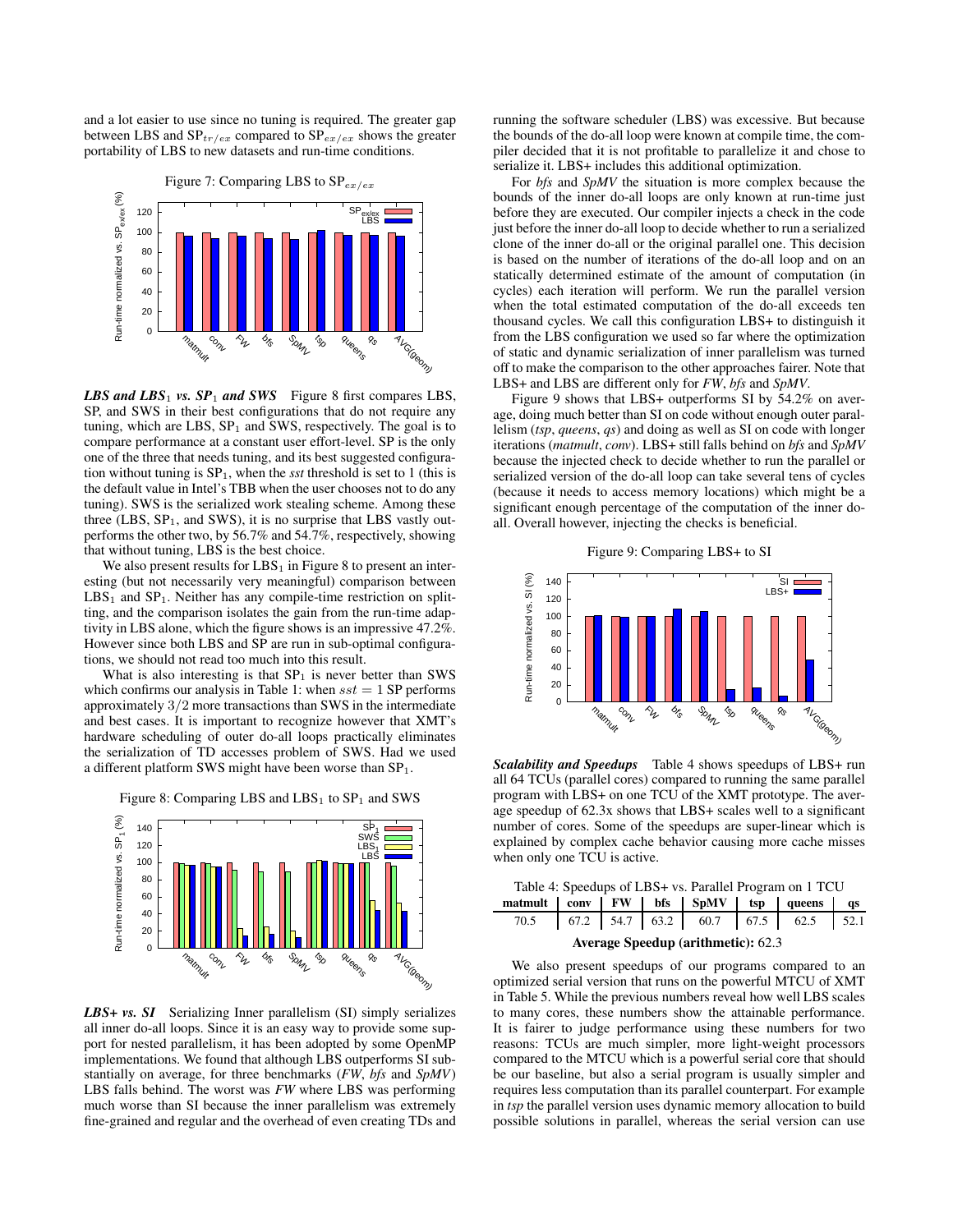a single, statically declared array, which is why *tsp* has a smaller speedup than other benchmarks.

|  |  |  | matmult   conv   FW   bfs   SpMV   tsp   queens   qs |  |
|--|--|--|------------------------------------------------------|--|
|  |  |  | 63.9 28.2 37.6 12.8 26.0 11.1 20.1 6.9               |  |
|  |  |  |                                                      |  |

|  |  | <b>Average Speedup (arithmetic): 25.8</b> |  |
|--|--|-------------------------------------------|--|
|--|--|-------------------------------------------|--|

Overall, the average speedup of 25.8x is impressive given that the serial code is more efficient, the MTCU is much more powerful than the TCUs, and that several of our benchmarks are irregular and hard to parallelize. Unlike on XMT, for many other platforms and compilers, irregular benchmarks yield little or no speedup with parallelism.

#### 6. Related Work

In this section we present previous work on two types of schedulers: *i.)* schedulers that support parallel function calls or futures but not do-all loops, *ii.)* schedulers that explicitly support do-all loops. Then we present work on throttling parallelism: serializing parallelism at run-time to minimize overheads.

*Non Do-All Loop Schedulers.* These approaches don't explicitly support do-all loops; instead they introduce parallelism through function calls or futures. Handling of do-all loops explicitly opens optimization opportunities not available to parallel function calls, since do-all loops create many iterations simultaneously, instead of one at a time. Multiple iterations can be packaged into a single TD, greatly reducing the number of TD transactions, and leading to much better performance. Work stealers that don't explicitly support do-all loops do not optimize for them and deliver much inferior performance. This explains why EBS is our primary competitor since it explicitly supports do-all loops. Nevertheless, methods for parallel function calls are outlined below.

Cilk[15] implements work-stealing but was designed for parallel function calls (i.e. relatively coarse-grain parallelism) and is not optimized for do-all loops. We have adopted a Cilk-like implementation which we call serialized work stealing (SWS), which our results show performs much worse than LBS for do-all loops. This result is not surprising since Cilk was not meant for do-alls. Other approaches that focus on coarser parallelism, such as parallel function calls and futures, [19, 24, 16, 29] have the same limitations.

Arora et al.[4] propose a non-blocking implementation of workstealing which is well suited for multiprogrammed systems. Their approach suffers from deque overflows which can cause the program to crash. Two other approaches [17, 12] propose complicated solutions to the overflow problem. LBS overcomes this problem simply by implementing deques as constant-size circular arrays and keeping work (TDs) temporarily on the stack if the deque is full.

Hendler et al. [18] propose stealing half the TDs of a deque instead of just one, so as to better spread the work across the system, and prove good theoretical bounds for load-balance. Their approach is not applicable to LBS because each deque will have at most one TD at all times.

Goldstein et al.[16] propose a lightweight thread creation mechanism for nested parallelism which has the same serializing problem as SWS because it relies on the parent thread activating *nascent threads* upon request by a remote processor, to make them available for execution on the remote processor.

*Do-All Loop Schedulers* Among the related work schemes, the only ones that we are aware of that explicitly support do-all loops by work-stealing are SP and AP in Intel's TBB [1] and Cilk++[21] which apparently implements  $SP<sub>1</sub>$ . As explained, to use SP the programmer is expected to determine a good value for the stopsplitting-threshold of each do-all loop, by trying out various values. Moreover this fixed threshold limits the performance portability of the code to a different number of cores, datasets and contexts. LBS frees the programmer from choosing a threshold manually and adapts to run-time conditions to avoid excessive splitting, without falling behind on performance. AP does not require programmer tuning but it still falls behind LBS because it lacks context portability, as it is not run-time adaptive. Finally  $SP_1$  falls significantly behind on code with fine-grain parallelism.

The rest of the schedulers in this sub-section support do-all loops, but are not work stealing methods. OpenMP [26] recognizes the need for nested parallelism by providing primitives, but whether nesting is truly supported or not is implementation specific. Frequently OpenMP implementations serialize inner parallelism which our results show has serious performance limitations.

The nano-threads library supports nested parallelism [22] and can be used for OpenMP, but uses a ready queue, or a hierarchical ready queue [25] for scheduling, both of which can have an arbitrarily higher memory footprint than work-stealing. Additionally, access to the head or tail of a queue must be synchronized among all threads, and a hierarchical ready queue (a tree of queues) has a single enqueue point, the root, and requires multiple operations to get work to the leaves where it is dequeued. This makes them unsuitable for our goal of scalable fine-grain parallelism.

Duran et al.[14] propose a system that assigns processors to tasks by instrumenting the code and getting run-time statistics to refine the distribution. They assume however that the programmer has clustered the outer parallelism into ngroups (similar to setting the *sst*), and has also defined the grain-size (*sst*) of the inner parallelism. Our scheme does not need to collect run-time statistics, and does not place the burden of clustering on the programmer.

NESL[7] employs complex compiler transformations to support nested parallelism by flattening[8]. NESL is an interpreted functional language without side-effects which limits its scope. Moreover, it is unclear if good performance can be achieved since only three benchmarks are evaluated (only one with nested parallelism) on three architectures, and in most cases their approach falls behind native code for these machines. The claim is that much better performance will be achieved if the language is compiled instead of interpreted, but we are unaware of a study quantifying this claim.

*Parallelism Throttling* Some have used run-time conditions to decide whether to create more parallelism or execute work serially [19, 11]. Unlike them we do not rely on maintaining extra information (e.g., a global counter) indicating the state of the system and accessing it to make serializing decisions, which creates a hot-spot and doesn't scale well. Instead LBS only uses local per-core information already available avoiding extra overheads and creating a hot-spot. Moreover, unlike both approaches that make irrevocable serialization decisions, LBS only postpones parallelism creation by running a few iterations before rechecking the system load.

Duran et al.[13] propose an interesting way to limit the creation of excessive parallelism which is not related to scheduling. In fact they experiment with several schedulers to show that their method works well with all of them. They inject code that collects statistics about the amount of work of different procedures as a function of the depth (of the call-stack) at which they are called. When enough statistics are collected, they turn off this profiling and use the information to decide which procedures to serialize and at what depth. Given a recursive parallel procedure such as quicksort, their approach will decide at which depth of the recursion to start calling a serial version of quicksort. This approach is orthogonal to LBS because it does not solve the need to schedule the work, and can be applied on top of it. In fact our recursively nested benchmarks (*tsp*, *queens*, *qs*) have manual parallelism cut-off which achieves the same performance benefits as Duran's scheme. As our results show, even for these benchmarks, LBS was able to schedule the